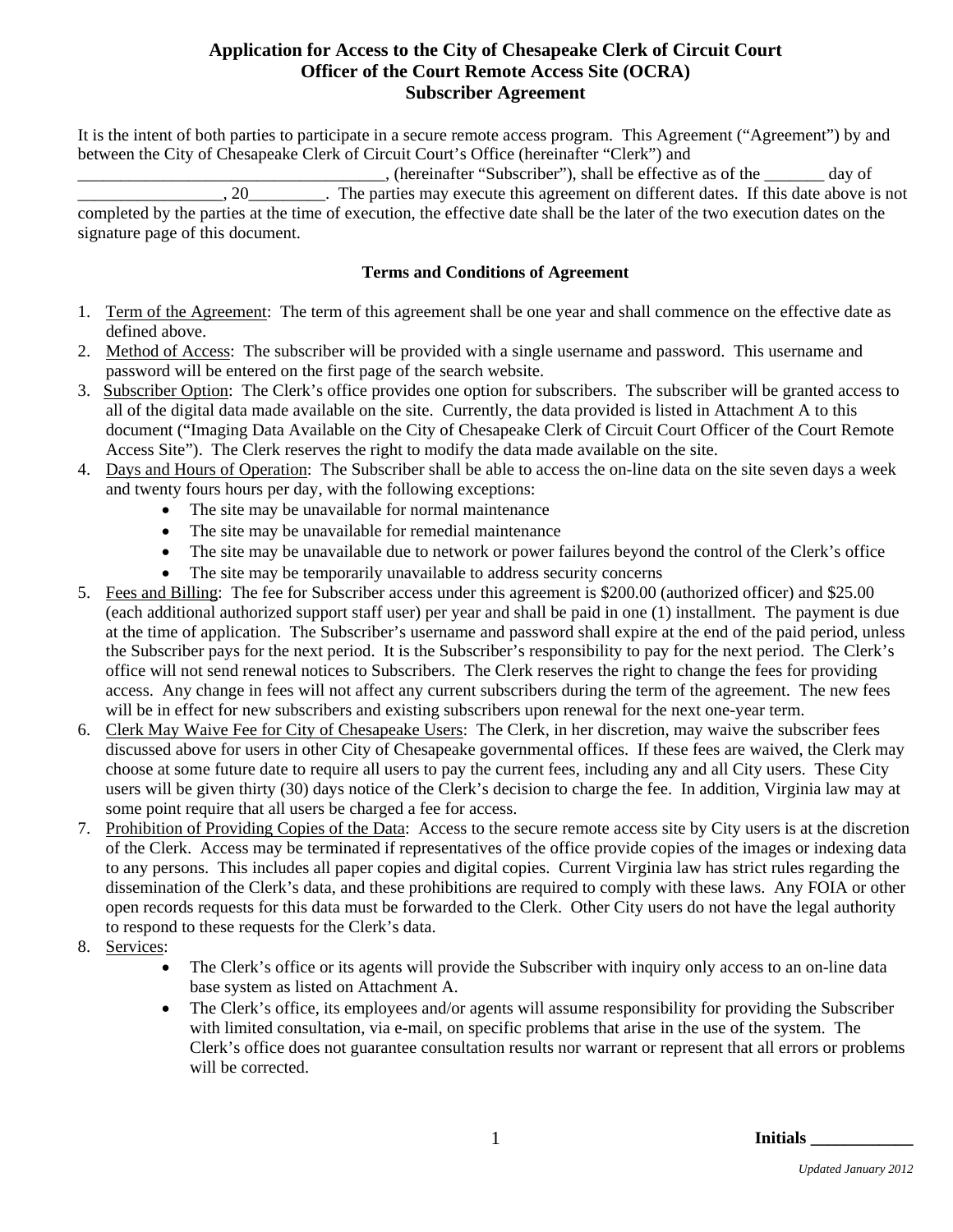# 9. Subscriber's Obligations:

- It is the responsibility of the Subscriber to purchase the computer hardware and software and/or make modifications to their existing equipment, which are necessary to effect access to the system.
- The Subscriber is responsible for ensuring that its location and/or computers are not used by unauthorized personnel to access information from the system. Unauthorized personnel, for the purpose of this Agreement, shall be any person or entity other than the Subscriber or its employees.
- Information accessed from the system is for the use of the Subscriber in the ordinary course of its business.
- The Subscriber is responsible for ensuring that the use of the system by its employees is conducted in a proper and legal manner. If the Subscriber or one of its employees is convicted of a crime, including, but not limited to, a violation of the Virginia Computer Crimes Act (§ 18.2-152.1 of the Code of Virginia), arising out of the use of the system, such conviction shall constitute a material breach of this Agreement, and the Clerk's office shall have the right to terminate this Agreement immediately. Nothing contained herein shall be construed as prohibiting the Clerk's office from pursuing any other remedy available to it for such breach.

# 10. Limitation of Liability:

- The Subscriber herein relieves and releases the Clerk's office, its employees, officials, volunteers or agents from liability for any and all damages, claims, losses or expenses including attorney's fees resulting from interrupted service of any kind, except for damage caused by gross negligence or willful misconduct.
- The Subscriber herein hereby relieves, releases, indemnifies and holds harmless the Clerk's office, its officials, employees, volunteers and agents for any liability for any and all damages claims, losses or expenses including attorney's fees, resulting from incorrect data or any other misinformation accessed from the system.
- The Subscriber agrees that the Clerk's office, its officials, employees, volunteers or agents shall not be liable for any negligence or lost profits resulting from any claim or demand against the Subscriber by any other party.
- In no event will the Clerk's office, its officials, employees or its agents be liable for consequential damages even if the Clerk's office has been advised of the possibility of such damages.
- This Agreement creates no rights or privileges that are enforceable by anyone not a party to this Agreement.
- The information or data accessed by the Subscriber is not the official governmental record required by law. In order to assure accuracy of the data, the Subscriber should consult the official governmental record, which resides in the Clerk's office.
- Nothing in this Agreement shall be construed as waiving the sovereign or governmental immunity of the Clerk of the Circuit Court or its officials, employees, volunteers, or agents.

#### **11. WARRANTIES: THE CLERK'S OFFICE, ITS OFFICIALS, EMPLOYEES, VOLUNTEERS AND AGENTS NEITHER EXPRESS, IMPLY NOR WARRANT THAT THE INFORMATION OR DATA ACCESSED BY THE SUBSCRIBER IS ACCURATE OR CORRECT. THERE ARE NO EXPRESSED OR IMPLIED WARRANTIES IN CONNECTION WITH THIS SERVICE.**

- 12. Assignment: The Subscriber agrees not to assign any right or interest in this Agreement. Any attempt by the Subscriber to transfer by any means, any of the rights, duties or obligations of this Agreement shall render this Agreement null and void.
	- Subscribers: Subscribers may change the users identified in their original application by notifying the Clerk in writing and submitting an individual application for the substituted user. The new user will be assigned a unique user name and password and the prior user's name and password will be terminated.
- 13. Governing law/Venue: This Agreement and/or any dispute arising therefrom shall in all respects be governed by and interpreted in accordance with the applicable law of the Commonwealth of Virginia, regardless of where actually accepted or delivered. This Agreement shall be deemed to have been accepted and delivered by the parties in the Commonwealth of Virginia. Any and all suits for any claims or for any and every breach or dispute arising out of this Agreement shall be maintained in the appropriate court of competent jurisdiction in the City of Chesapeake.
- 14. Entire Agreement: This Agreement contains the entire understanding of the parties, there being no promises, warranties, or undertakings, written or oral, other than those expressly set forth herein. Furthermore, no

**Initials \_\_\_\_\_\_\_\_\_\_\_\_**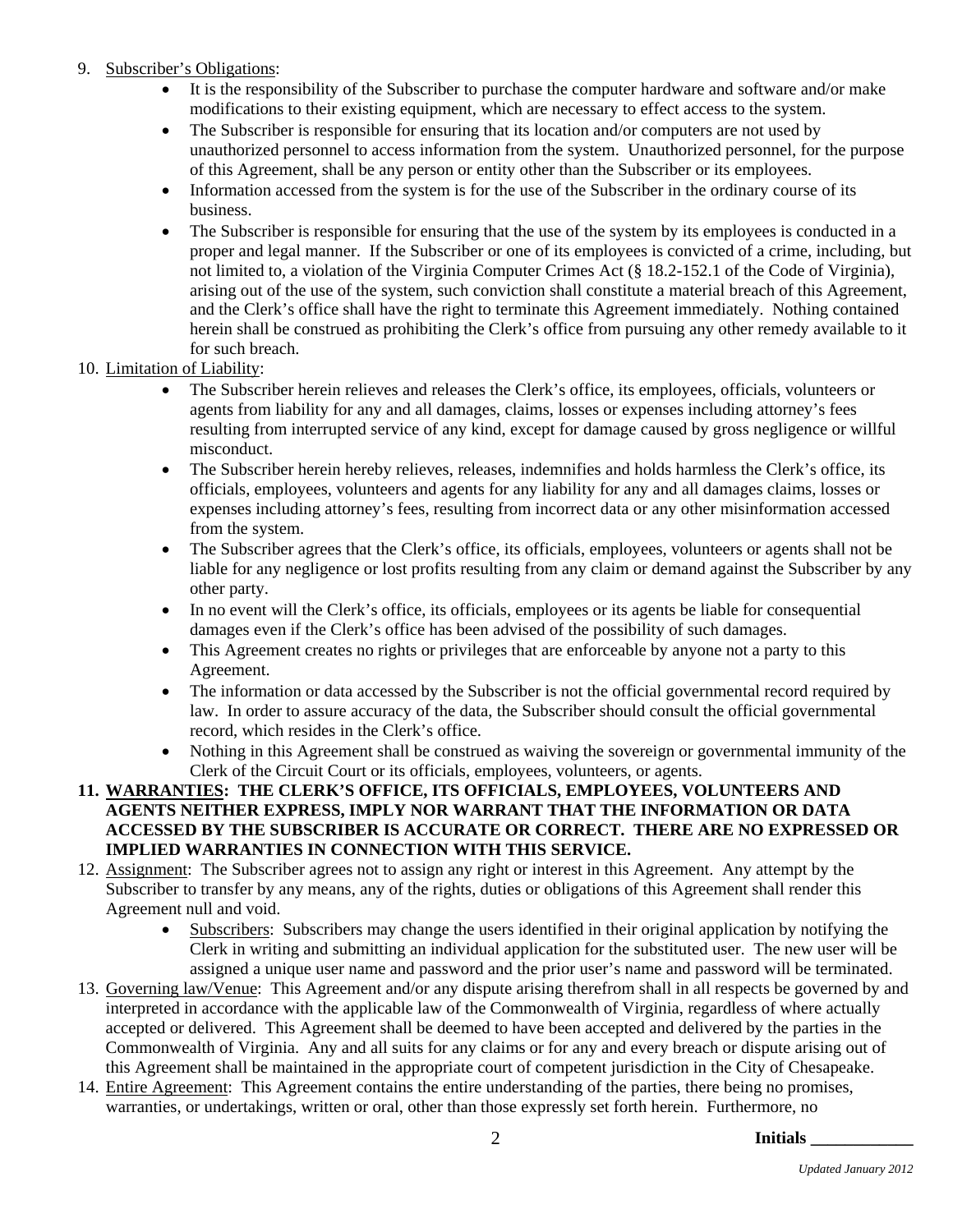modifications, alterations or amendments to this Agreement shall be valid unless in writing, and signed by all parties, except as otherwise provided herein.

- 15. Attachments: The attachments referred to in the body of this Agreement are an integral part of this Agreement and reference to this Agreement shall be deemed to include all the attachments. All approved applications shall become a part of this Agreement as well.
- 16. Notice: Any notice or written communications of any kind required or desired to be given or sent pursuant to the terms hereof shall be delivered in person or mailed postage prepaid by certified or registered mail.
- 17. Termination:
	- This Agreement may be terminated by the Clerk without cause. If so terminated, the Clerk may refund a pro rata share of the Subscriber's fee.
	- This Agreement may be terminated by the Clerk's office or its agents for Subscriber's failure to comply with the terms of this Agreement, failure to pay fees, or breach of the Agreement. No refund of fees will be given if terminated for this reason.
	- This Agreement shall be terminated immediately if funding for this system is withdrawn for any reason. Subscriber acknowledges that the Clerk's office has no control over the amount of appropriations, if any, which may be provided by any governmental entity for the continuation of this system and the services under this Agreement.
	- This Agreement may be terminated as otherwise specified.
	- The Subscriber has the right to terminate the agreement upon notification from the Clerk that a fee may be charged for the service.
- 18. Severability: If any provision (or part thereof) of this Agreement is found to be invalid, then it shall be stricken and have no effect. The remaining provisions shall continue in full force and effect.

IN WITNESS WHEREOF, the parties hereto have executed this Agreement as of the date first written above.

| Subscriber                               | Circuit Court Clerk's Office |
|------------------------------------------|------------------------------|
| By:                                      | By:                          |
| Signature                                | Signature                    |
| Printed or typed name                    | Printed or typed name        |
| Title (if Business Subscriber)           | Title                        |
| Company Name<br>(if Business Subscriber) |                              |

Date Date Date